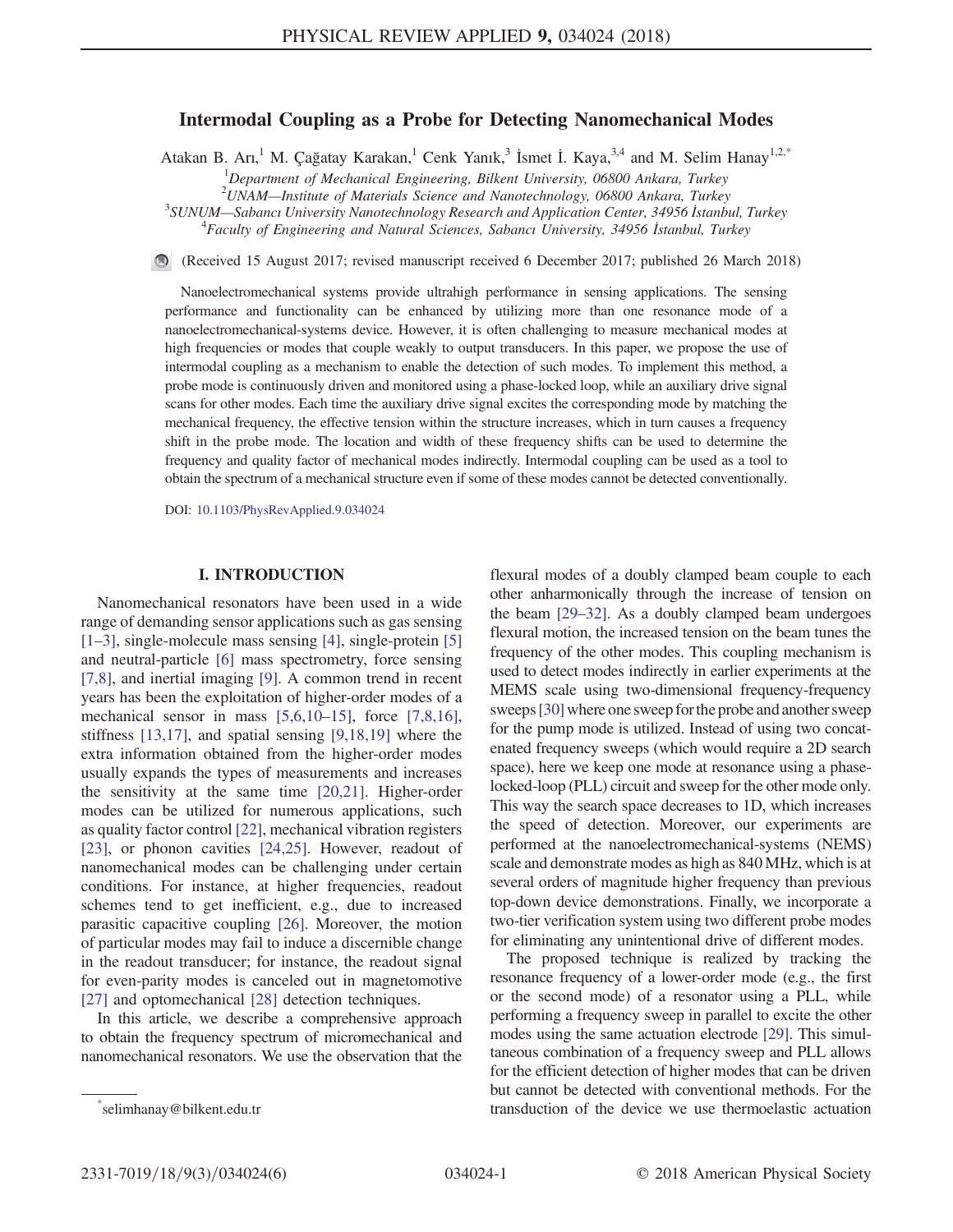and piezoresistive detection in our measurements since this combination offers an efficient platform to investigate higher-order modes [\[33\].](#page-5-6) However, the proposed technique can be used with any transduction scheme as long as there is a mechanical coupling mechanism between the modes.

# II. DEVICE FABRICATION

Fabrication of the device [Fig.  $1(a)$ ] starts with a 100-nm-thick silicon nitride on a silicon substrate. Contact pads and electrodes are patterned using electronbeam lithography followed by deposition of a 100-nmthick gold layer with a 4-nm chromium adhesion layer underneath. The beam layout is then patterned using electron-beam lithography, and a 60-nm-thick copper layer is deposited to be used as an etch mask. Inductively coupled plasma is used for dry etching: silicon nitride is etched anisotropically followed by the isotropic release of the doubly clamped beam. After removal of the mask layer, the device is wire bonded to a printed circuit board for electrical and mechanical characterization. The final structure is 20  $\mu$ m long, 320 nm wide, and 100 nm thick [Fig. [1\(a\)\]](#page-1-0). The gold electrodes are 780 nm long and 80 nm

<span id="page-1-0"></span>

FIG. 1. (a) Scanning electron micrograph of a nanomechanical resonator along with the electrodes for electrothermal actuation, piezoresistive detection, and nulling electrode for background cancellation. Dimensions are 20  $\mu$ m × 320 nm × 100 nm, the scale bar is 10  $\mu$ m. The inset shows a close-up view of the drive electrode; the scale bar is  $1 \mu m$ . (b) Actuation and readout scheme to pump and detect higher-order modes while simultaneously tracking a specific resonance mode with PLL.

wide with each leg 80 nm apart [Fig. [1\(a\),](#page-1-0) inset]. Resistances of the electrodes are typically around 35  $\Omega$ for actuation and 25  $\Omega$  for the detection loop.

# III. EXPERIMENTAL METHOD

The actuation scheme [\[33\]](#page-5-6) relies on the difference in the thermal expansion coefficients of the gold electrode and silicon nitride beam. An ac drive voltage  $(V_d)$  at half of the mechanical drive frequency  $(\omega_d/2)$  is applied to the drive loop to create local Joule heating [\[34\]](#page-5-7) [Fig. [1\(b\)\]](#page-1-0). The differential expansion of the materials induces stress on the structure and causes elastic deformation at twice the applied frequency. The resulting flexural motion of the beam distorts the detection loop at the other end of the beam, which alters the resistance of the readout electrode  $\Delta R(\omega)$  through the geometric piezoresistance effect [\[35\].](#page-5-8) To measure the dynamical resistance and eliminate the effect of parasitic capacitances, we use a down-mixing scheme by applying an ac bias voltage  $(V_b)$ to the detection loop at a slightly detuned  $\left($  <100 kHz) frequency of  $\omega_d + \Delta \omega$ . In this way, a clear readout signal at the mixed-down frequency of  $\Delta\omega$  emerges. The detection scheme is further enhanced by incorporating a differential readout circuit, utilizing a nulling electrode, anchored to the substrate, to cancel out electronic background.

For the initial characterization and calibration of the nanomechanical modes, frequency sweeps are conducted at 760 Torr (Fig. [2,](#page-2-0) main panel). Both out-of-plane and inplane modes of the device are detected in these measurements. For each mode, finer frequency response curves are obtained by decreasing the pressure down to  $2 \times 10^{-4}$  mTorr and performing narrower frequency scans (Fig. [2,](#page-2-0) lower insets). Measured resonance frequency values are used in the beam model and an initial longitudinal stress of 860 MPa is determined (Supplemental Material [\[36\]\)](#page-5-9).

Following the open-loop characterization, we want to implement the proposed technique by coupling the modes that have already been detected. For this implementation, the fundamental mode of the device is driven continuously using a PLL circuit. While the PLL tracking is maintained, higher modes of the device are excited with a simultaneous frequency sweep by superposing a pump signal at frequency  $\omega_p$  on the actuation electrode [Fig. [1\(b\)](#page-1-0)]. When the pump signal excites a higher mode of the device, an upward frequency shift is observed in the PLL mode owing to increased tension, which indicates the existence of a mechanical mode (Fig. [2,](#page-2-0) upper insets). These observations indicate that the location and width of mechanical resonances can be detected through mode coupling.

# IV. THEORY

Coupling between flexural modes occurs due to the increased tension along the beam axis which changes the effective stiffness of the mechanical structure [\[29\].](#page-5-4) When a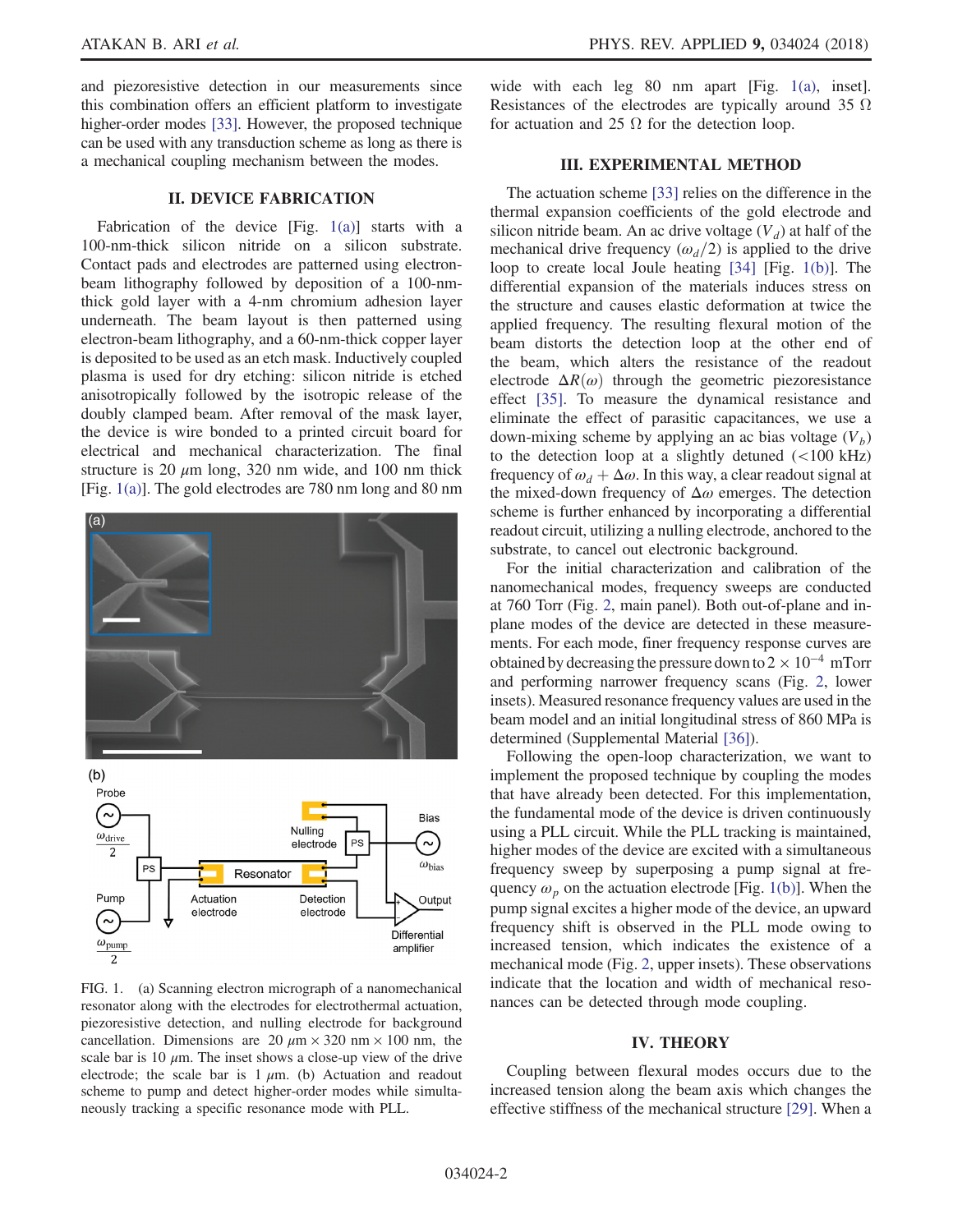<span id="page-2-0"></span>

FIG. 2. Open-loop measurement from 1 to 50 MHz in air. In this frequency range, five modes are evident: three out-of-plane modes (which have relatively higher amplitudes) and two in-plane modes. The bottom insets demonstrate linear responses of modes 2–5 at  $2 \times 10^{-4}$  Torr with drive voltages of 90, 42, 211, and 63 mVpp, respectively. The top insets demonstrate frequency shifts induced on the first mode (probe), caused by the intermodal coupling to the pump modes. These shifts are proportional to the square of the pump drive voltage. The applied voltages for the pump are same as the open-loop sweeps and applied voltage to drive the first mode is 32 mVpp.

device is actuated, a doubly clamped beam undergoes a flexural motion; however, the total length of the beam is restricted because both ends are clamped, and consequently, the longitudinal tension on the beam increases. The additional tension increases the effective stiffness of the beam, which in turn modulates the frequency of the vibrational modes. As a result, when a mode is excited, the frequency of every other mode gets tuned, depending on its coupling strength to the excited mode. This can be followed by considering the equation of motion for the beam [\[37\]](#page-5-10):

$$
EI\frac{\partial^4 w}{\partial x^4} + \rho A \frac{\partial^2 w}{\partial t^2} = \left[T_0 + \frac{EA}{2L} \int_0^L \left(\frac{\partial w}{\partial x}\right)^2 dx\right] \frac{\partial^2 w}{\partial x^2},\qquad(1)
$$

where  $E$  is the Young's modulus,  $I$  is the moment of inertia,  $w = w(x, t)$  is the displacement field,  $\rho$  is the density, A is the cross-sectional area,  $L$  is the length of the beam. The intrinsic tension on the beam is shown by  $T_0$ . On the righthand side, the term  $(\partial w/\partial x)^2$  accounts for the length change due to the oscillation of the beam. In general, the displacement field can be decomposed into different modes:  $w(x, t) = \sum_n a_n \phi_n(x) \zeta_n(t)$ .

In the experiments, at most two modes are excited at a given time, therefore, the frequency shift in the measured probe mode  $(k)$  due to the excitation of a pump mode  $(j)$  can be calculated as [\[29,30\]](#page-5-4) (see Supplemental Material [\[36\]](#page-5-9)):

$$
\Delta \omega = \omega_k - \omega_{k,\text{init}} = \omega_{k,\text{init}} g_{kj} a_j^2, \tag{2}
$$

where  $g_{ki}$  is the coupling coefficient between modes j and k. As the oscillation amplitude of mode  $a_i$  starts from zero and increases to large values, the frequency shift observed in

> FIG. 3. Overlay of the open-loop response of the device (orange) and the spectrum obtained through the combination of the first mode (blue) and second mode (green) PLLs. In all three cases, the pump signal for exciting modes is 211 mVpp. The peaks that overlap on both PLL runs indicate a mechanical mode, whereas other peaks are due to extra driving terms caused by the thermoelastic actuation.

<span id="page-2-1"></span>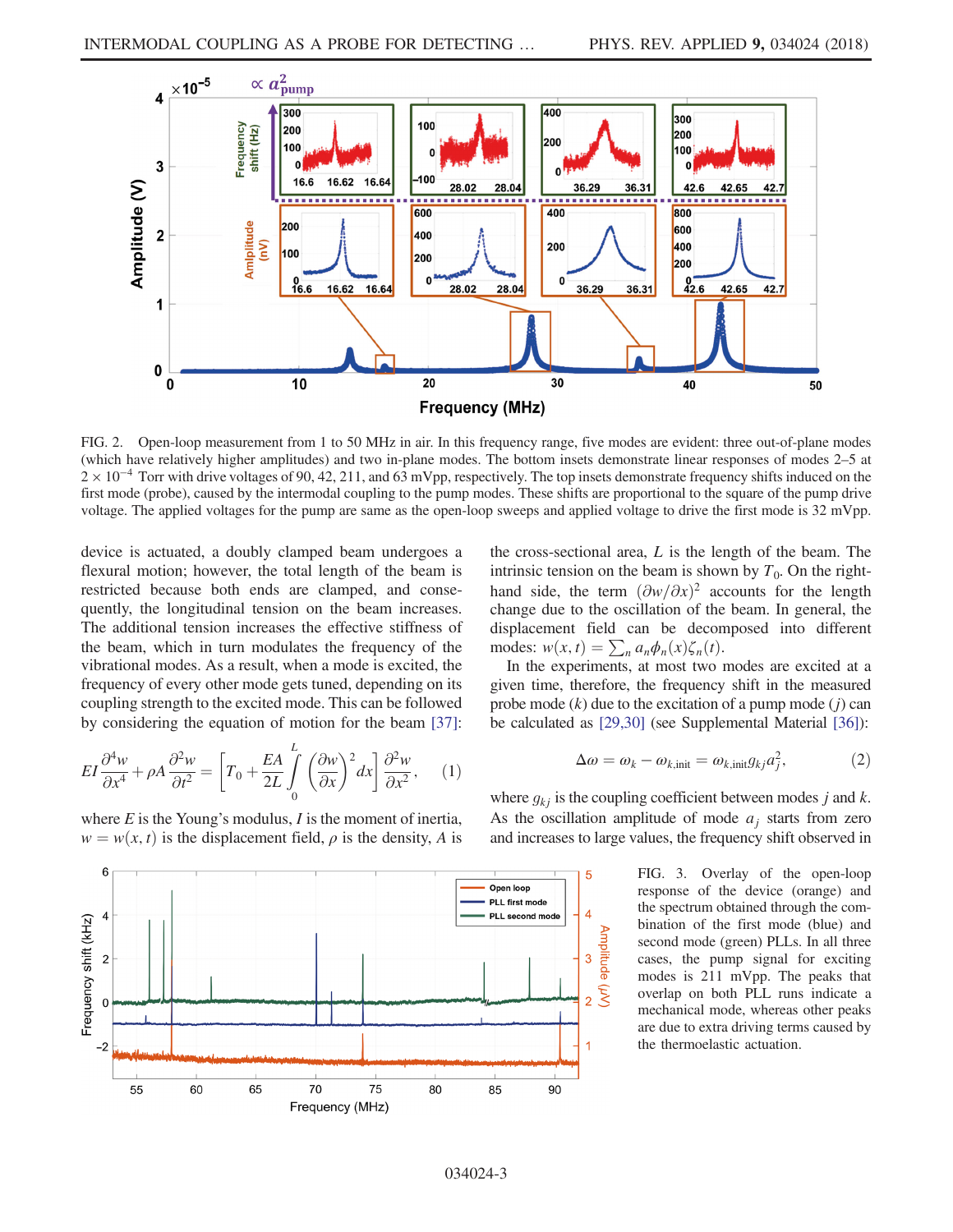the probe mode  $(k)$  can be related to the amplitude of the pump mode [\[29\]:](#page-5-4)  $\Delta \omega_k \sim g_{jk} x_j^2$ . In this way, the location of the frequency shift is used to indicate the pump-mode frequency and the magnitude of the frequency shift is used to indicate the square of amplitude.

Next, the detection of mechanical modes at higher frequencies is attempted. This attempt brings about a complication: with thermoelastic actuation used in the experiments, the combination of two ac signals (PLL drive and the pump signal) on the same drive electrode generates additional harmonics, which may excite modes at unintended frequencies. To eliminate such occurrences, a second run is performed by tracking the second out-ofplane mode—instead of the fundamental mode—with PLL and repeating the frequency sweep with the pump signal. Only the frequencies at which both PLL runs have overlapping resonance peaks indicate the existence of a mechanical resonance. To demonstrate the utility of the modified technique, the resonance frequencies of the first two out-of-plane modes are sequentially tracked by a PLL circuitry (Fig. [3\)](#page-2-1). An open-loop sweep is also conducted for independent characterization. As expected, the results show that mechanical modes exist only at locations at which both of the PLL runs have frequency shifts.

# V. RESULTS AND DISCUSSION

The frequency shifts at the resonance frequencies are in good agreement with the open-loop resonance values of these modes. The quality factors of the modes are also calculated from the frequency shift response of the modes, which agree with the open-loop measurements of the first five modes of the device (Table [I\)](#page-3-0). Using the intermodal coupling and detection method, we are able to detect modes up to 840 MHz (Fig. [4](#page-3-1)), whereas our measurement setup

<span id="page-3-0"></span>TABLE I. Quality factors of the first five modes and two ultrahigh-frequency modes are listed. The comparison of quality factors in open-loop and closed-loop (intermodal) measurements are provided. Quality factors are deduced by measuring the full width at half maximum of the power for open-loop measurements. For closed-loop measurements, where the frequency shift signal scales with the square of the amplitude, full width at half maximum of the frequency shift signal is used. The uncertainty in measuring the quality factor is estimated to be no more than 10% for the worst case.

| Mode<br>number | Frequency<br>(MHz) | Open-loop<br>quality factor | Closed-loop<br>quality factor | Error<br>$(\%)$ |
|----------------|--------------------|-----------------------------|-------------------------------|-----------------|
| 1              | 13.65              | 17480                       |                               |                 |
| 2              | 16.62              | 11080                       | 11078                         | 0.02            |
| 3              | 28.03              | 11 211                      | 11 210                        | 0.009           |
| $\overline{4}$ | 36.3               | 4270                        | 4537                          | 6.25            |
| 5              | 42.67              | 9920                        | 10663                         |                 |
|                | 473                | .                           | 844                           |                 |
|                | 840                | .                           | 280                           |                 |

<span id="page-3-1"></span>

FIG. 4. Intermodal coupling measurements using the first three out-of-plane modes. Two modes are detected at approximately (a) 473 MHz and (b) 840 MHz, at which all three probe modes experience significant frequency tuning. For both cases applied pump voltage is 270 mVpp and drive voltages for PLL are 32, 42, and 63 mVpp for the first, third, and fifth modes, respectively (first, second, and third out-of-plane modes). The auxiliary axes inside the charts indicate that these frequency shifts relate to the square amplitude of the pumped (inferred) modes.

for the piezoresistive readout is limited to the (0–250)-MHz range. Since there are numerous modes that can be detected, we limit our presentation only to those that result in large mode coupling [\[29\]](#page-5-4) with the first three out-ofplane modes.

The technique proposed here keeps the probe mode at resonance throughout the experiment using a PLL circuit. In this way, the indirect detection of the higher-order modes can be accomplished by performing a frequency sweep only for the pump mode. If  $N$  points are used in these frequency sweeps with  $\Delta t$  being the duration between data points, the total duration of the technique proposed here scales with  $2N\Delta t$  where the factor 2 comes from the fact that we use a second mode for verification. On the other hand, alternative implementations which use open-loop characterization (instead of PLL) for the probe mode take a longer time: if M points are used for the probe-mode sweep and N points are used for the pump-mode sweep, then the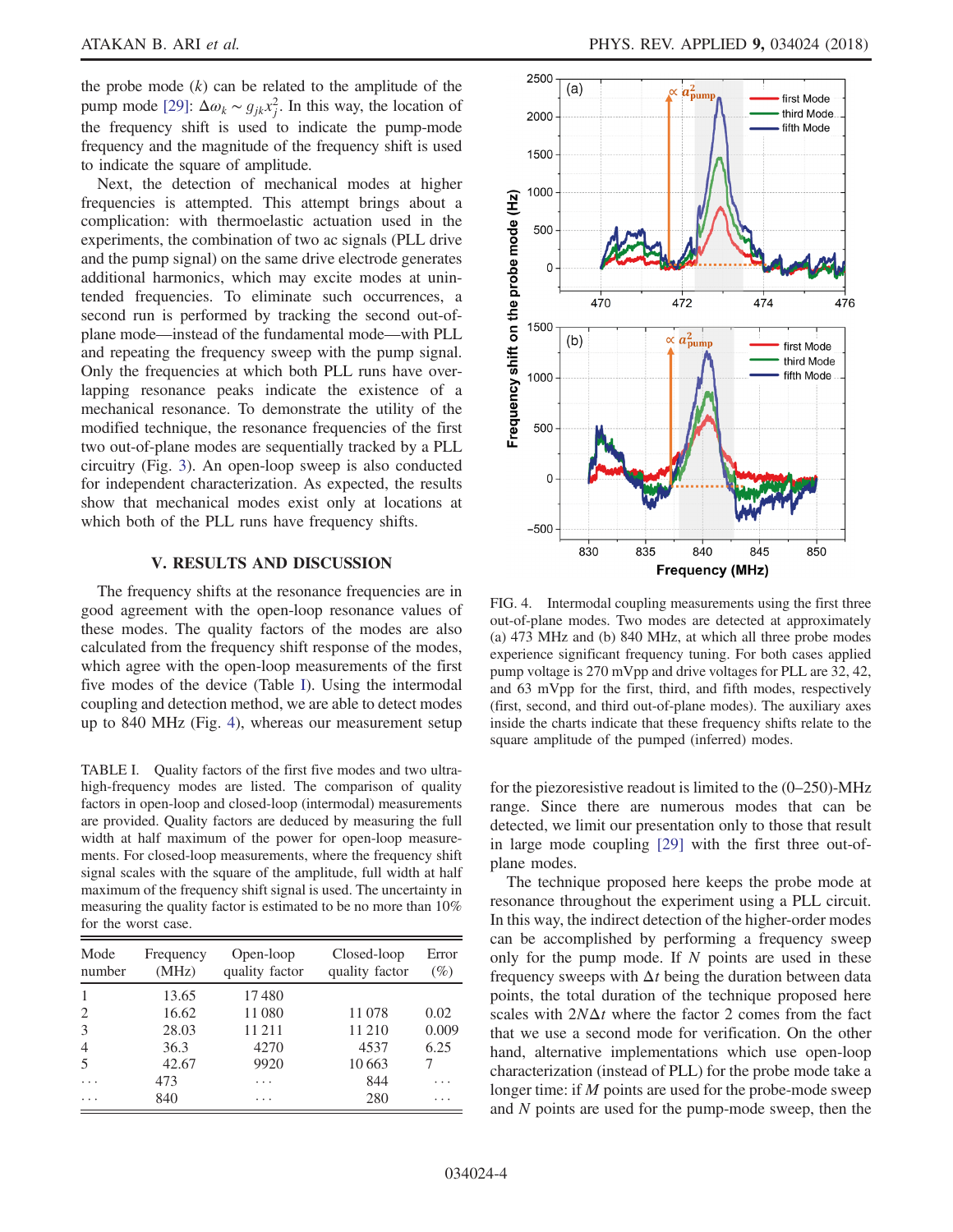total duration for such intermodal detections scales with  $MN\Delta t$ , which can be orders of magnitude slower since to measure a resonance with reasonable span and resolution, one usually needs at least  $M > 100$ . Therefore, the technique proposed here speeds up the indirect detection of modes through intermodal coupling.

# VI. CONCLUSION

Intermodal coupling offers an alternative method for detecting higher vibrational modes of NEMS, which can be driven relatively easily but cannot be detected efficiently due to drawbacks in the detection method or other instrumental limitations. Indirect detection through intermodal coupling can be implemented effectively by keeping one mode continuously at resonance using a PLL and scanning for other modes. The technique provides a thorough spectrum of nanomechanical modes which can be useful for modeling system parameters accurately and accomplishing multimodal sensing. The method is not limited by the choice of the transduction method and can be applied to any conventional NEMS detection schemes to improve the readout strength of high frequency modes.

#### ACKNOWLEDGMENTS

This work was supported by the Scientific and Technological Research Council of Turkey (TÜBİTAK), Grant No. EEEAG-113E600. The authors thank John E. Sader, Matt Matheny, and Kamil L. Ekinci for useful discussions.

- <span id="page-4-0"></span>[1] M. Li, E. B. Myers, H. X. Tang, S. J. Aldridge, H. C. McCaig, J. J. Whiting, R. J. Simonson, N. S. Lewis, and M. L. Roukes, Nanoelectromechanical resonator arrays for ultrafast, gas-phase chromatographic chemical analysis, Nano Lett. 10[, 3899 \(2010\)](https://doi.org/10.1021/nl101586s).
- [2] L. L. Li, E. L. Holthoff, L. A. Shaw, C. B. Burgner, and K. L. Turner, Noise squeezing controlled parametric bifurcation tracking of MIP-coated microbeam MEMS sensor for TNT explosive gas sensing, [J. Microelectromech. Syst.](https://doi.org/10.1109/JMEMS.2014.2310206) 23, [1228 \(2014\)](https://doi.org/10.1109/JMEMS.2014.2310206).
- <span id="page-4-1"></span>[3] W. J. Venstra, M. J. Capener, and S. R. Elliott, Nanomechanical gas sensing with nonlinear resonant cantilevers, Nanotechnology 25[, 425501 \(2014\).](https://doi.org/10.1088/0957-4484/25/42/425501)
- [4] A. K. Naik, M. S. Hanay, W. K. Hiebert, X. L. Feng, and M. L. Roukes, Towards single-molecule nanomechanical mass spectrometry, [Nat. Nanotechnol.](https://doi.org/10.1038/nnano.2009.152) 4, 445 (2009).
- <span id="page-4-2"></span>[5] M. S. Hanay, S. Kelber, A. K. Naik, D. Chi, S. Hentz, E. C. Bullard, E. Colinet, L. Duraffourg, and M. L. Roukes, Single-protein nanomechanical mass spectrometry in real time, [Nat. Nanotechnol.](https://doi.org/10.1038/nnano.2012.119) 7, 602 (2012).
- <span id="page-4-3"></span>[6] E. Sage, A. Brenac, T. Alava, R. Morel, C. Dupré, M. S. Hanay, M. L. Roukes, L. Duraffourg, C. Masselon, and S. Hentz, Neutral particle mass spectrometry with nanomechanical systems, [Nat. Commun.](https://doi.org/10.1038/ncomms7482) 6, 6482 (2015).
- <span id="page-4-4"></span>[7] E. T. Herruzo, A. P. Perrino, and R. Garcia, Fast nanomechanical spectroscopy of soft matter, [Nat. Commun.](https://doi.org/10.1038/ncomms4126) 5, [3126 \(2014\)](https://doi.org/10.1038/ncomms4126).
- [8] L. M. de Lépinay, B. Pigeau, B. Besga, P. Vincent, P. Poncharal, and O. Arcizet, A universal and ultrasensitive vectorial nanomechanical sensor for imaging 2D force fields, [Nat. Nanotechnol.](https://doi.org/10.1038/nnano.2016.193) 12, 156 (2017).
- <span id="page-4-5"></span>[9] M. S. Hanay, S. I. Kelber, C. D. O'Connell, P. Mulvaney, J. E. Sader, and M. L. Roukes, Inertial imaging with nanomechanical systems, [Nat. Nanotechnol.](https://doi.org/10.1038/nnano.2015.32) 10, 339 (2015).
- [10] S. Dohn, W. Svendsen, A. Boisen, and O. Hansen, Mass and position determination of attached particles on cantilever based mass sensors, [Rev. Sci. Instrum.](https://doi.org/10.1063/1.2804074) 78, 103303 (2007).
- [11] S. Dohn, S. Schmid, F. Amiot, and A. Boisen, Position and mass determination of multiple particles using cantilever based mass sensors, [Appl. Phys. Lett.](https://doi.org/10.1063/1.3473761) 97, 044103 (2010).
- [12] S. Schmid, S. Dohn, and A. Boisen, Real-time particle mass spectrometry based on resonant micro strings, [Sensors](https://doi.org/10.3390/s100908092) 10, [8092 \(2010\)](https://doi.org/10.3390/s100908092).
- <span id="page-4-6"></span>[13] E. Gil-Santos, D. Ramos, J. Martinez, M. Fernandez-Regulez, R. Garcia, A. San Paulo, M. Calleja, and J. Tamayo, Nanomechanical mass sensing and stiffness spectrometry based on two-dimensional vibrations of resonant nanowires, [Nat. Nanotechnol.](https://doi.org/10.1038/nnano.2010.151) 5, 641 (2010).
- [14] S. Olcum, N. Cermak, S. C. Wasserman, and S. R. Manalis, High-speed multiple-mode mass-sensing resolves dynamic nanoscale mass distributions, [Nat. Commun.](https://doi.org/10.1038/ncomms8070) 6, 7070 (2015).
- [15] J. E. Sader, M. S. Hanay, A. P. Neumann, and M. L. Roukes, Mass spectrometry using nanomechanical systems: beyond the point-mass approximation, Nano Lett. 18[, 1608 \(2018\).](https://doi.org/10.1021/acs.nanolett.7b04301)
- [16] R. Garcia and E. T. Herruzo, The emergence of multifrequency force microscopy, [Nat. Nanotechnol.](https://doi.org/10.1038/nnano.2012.38) 7, 217 (2012).
- [17] J. Ruz, J. Tamayo, V. Pini, P. M. Kosaka, and M. Calleja, Physics of nanomechanical spectrometry of viruses, [Sci.](https://doi.org/10.1038/srep06051) Rep. 4 [6015 \(2014\)](https://doi.org/10.1038/srep06051).
- [18] T. Biswas, J. Xu, N. Miriyala, C. Doolin, T. Thundat, J. Davis, and K. Beach, Time-Resolved Mass Sensing of a Molecular Adsorbate Nonuniformly Distributed Along a Nanomechnical String, [Phys. Rev. Applied](https://doi.org/10.1103/PhysRevApplied.3.064002) 3, 064002 [\(2015\).](https://doi.org/10.1103/PhysRevApplied.3.064002)
- [19] S. M. Heinrich and I. Dufour, Toward higher-order mass detection: Influence of an adsorbate's rotational inertia and eccentricity on the resonant response of a Bernoulli-Euler cantilever beam, Sensors 15[, 29209 \(2015\).](https://doi.org/10.3390/s151129209)
- <span id="page-4-7"></span>[20] M. K. Ghatkesar, V. Barwich, T. Braun, J.-P. Ramseyer, C. Gerber, M. Hegner, H. P. Lang, U. Drechsler, and M. Despont, Higher modes of vibration increase mass sensitivity in nanomechanical microcantilevers, [Nanotechnology](https://doi.org/10.1088/0957-4484/18/44/445502) 18[, 445502 \(2007\).](https://doi.org/10.1088/0957-4484/18/44/445502)
- [21] D. Ramos, J. Tamayo, J. Mertens, M. Calleja, L. Villanueva, and A. Zaballos, Detection of bacteria based on the thermomechanical noise of a nanomechanical resonator: origin of the response and detection limits, [Nanotechnology](https://doi.org/10.1088/0957-4484/19/03/035503) 19[, 035503 \(2008\).](https://doi.org/10.1088/0957-4484/19/03/035503)
- <span id="page-4-8"></span>[22] W. J. Venstra, H. J. Westra, and H. S. van der Zant, Q-factor control of a microcantilever by mechanical sideband excitation, [Appl. Phys. Lett.](https://doi.org/10.1063/1.3650714) 99, 151904 (2011).
- <span id="page-4-9"></span>[23] I. Mahboob, V. Nier, K. Nishiguchi, A. Fujiwara, and H. Yamaguchi, Multi-mode parametric coupling in an electromechanical resonator, [Appl. Phys. Lett.](https://doi.org/10.1063/1.4824925) 103, 153105 (2013).